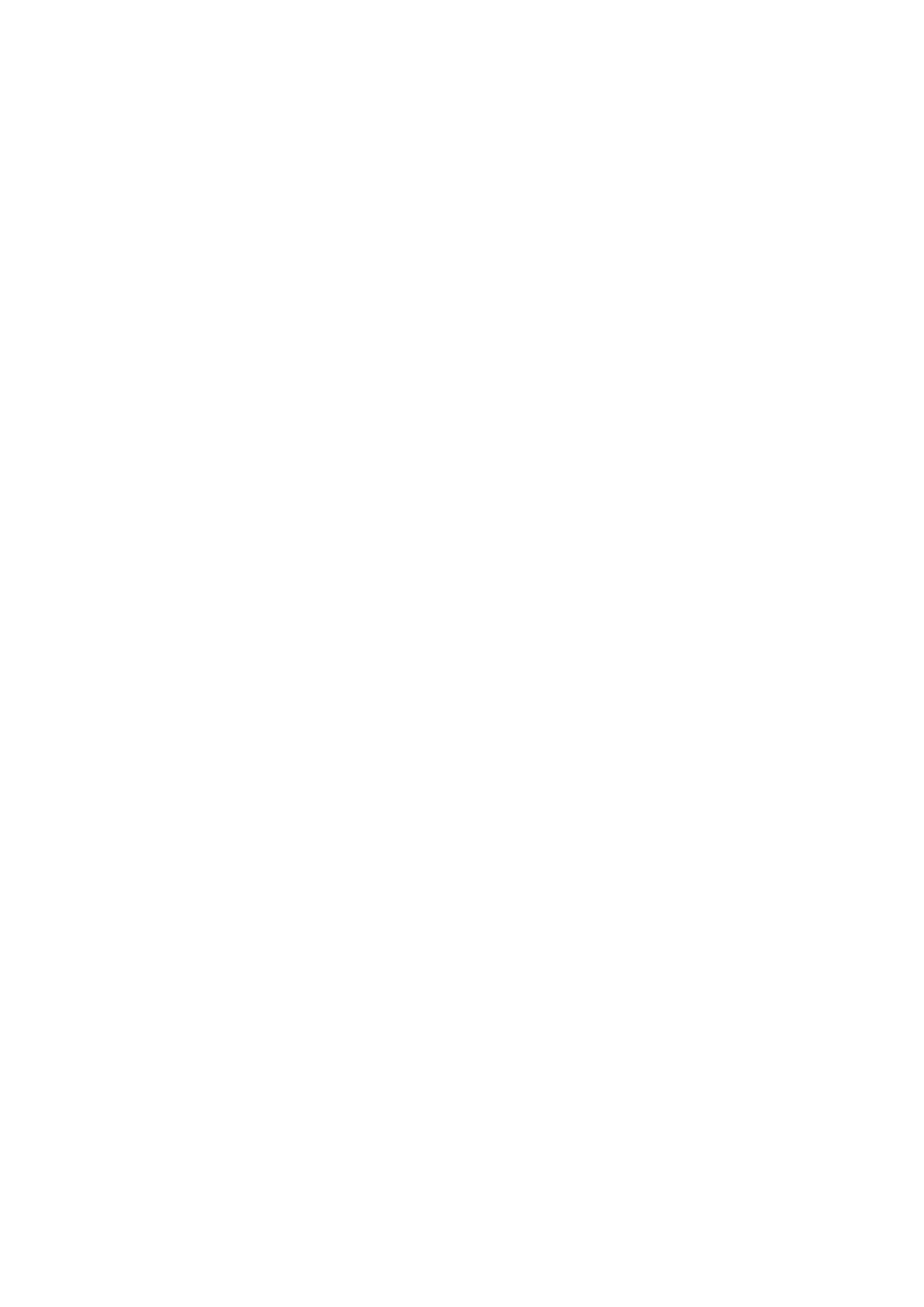*I certify that this public bill, which originated in the Legislative Assembly, has finally passed the Legislative Council and the Legislative Assembly of New South Wales.*

> *Clerk of the Legislative Assembly. Legislative Assembly, Sydney, , 2012*



New South Wales

## **Director of Public Prosecutions Amendment (Disclosures) Bill 2012**

Act No , 2012

An Act to amend the *Director of Public Prosecutions Act 1986*, and the regulation under that Act, to make further provision with respect to disclosures to the DPP.

*I have examined this bill and find it to correspond in all respects with the bill as finally passed by both Houses.*

*Assistant Speaker of the Legislative Assembly.*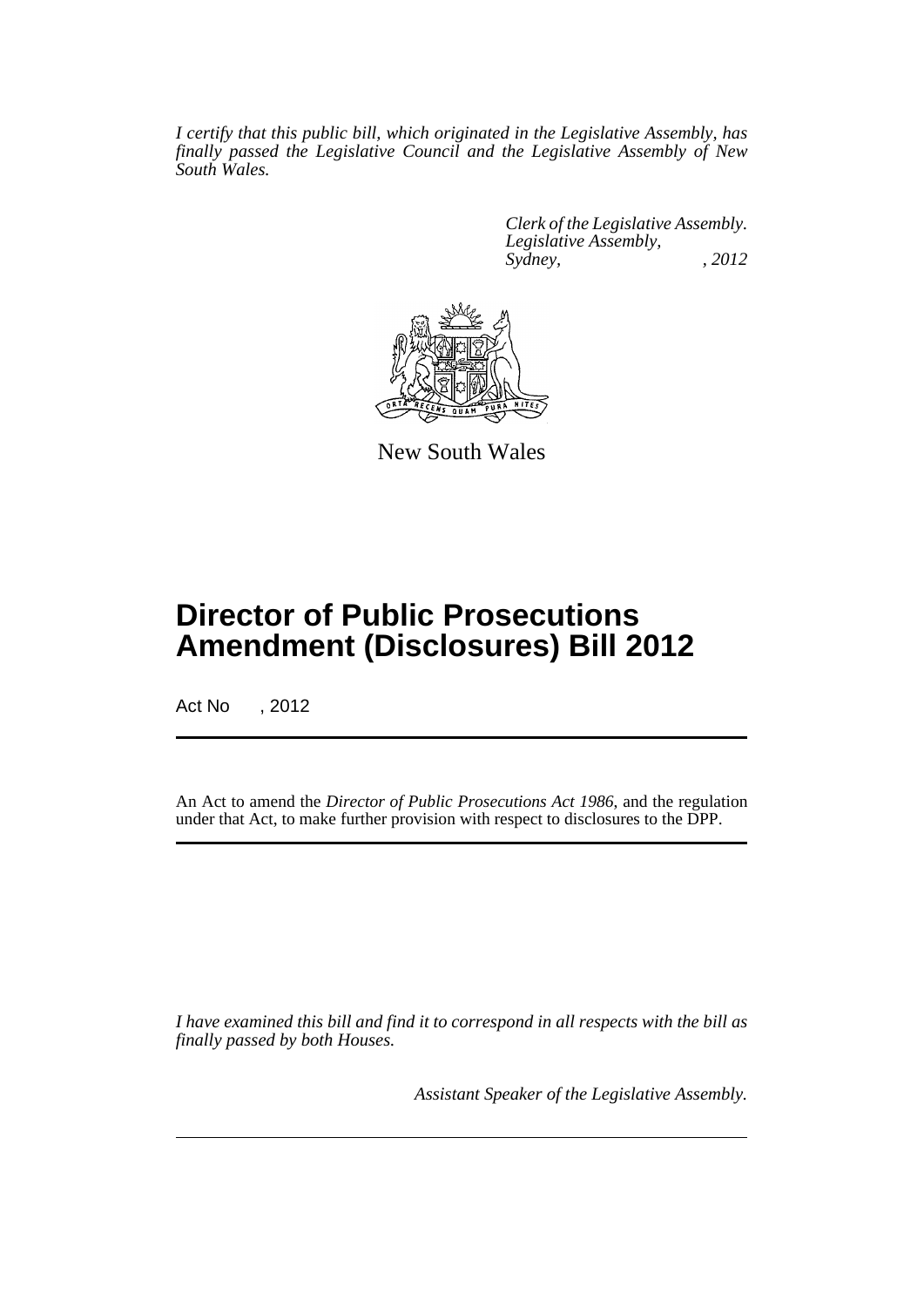#### <span id="page-3-0"></span>**The Legislature of New South Wales enacts:**

#### **1 Name of Act**

This Act is the *Director of Public Prosecutions Amendment (Disclosures) Act 2012*.

#### <span id="page-3-1"></span>**2 Commencement**

This Act commences on a day or days to be appointed by proclamation.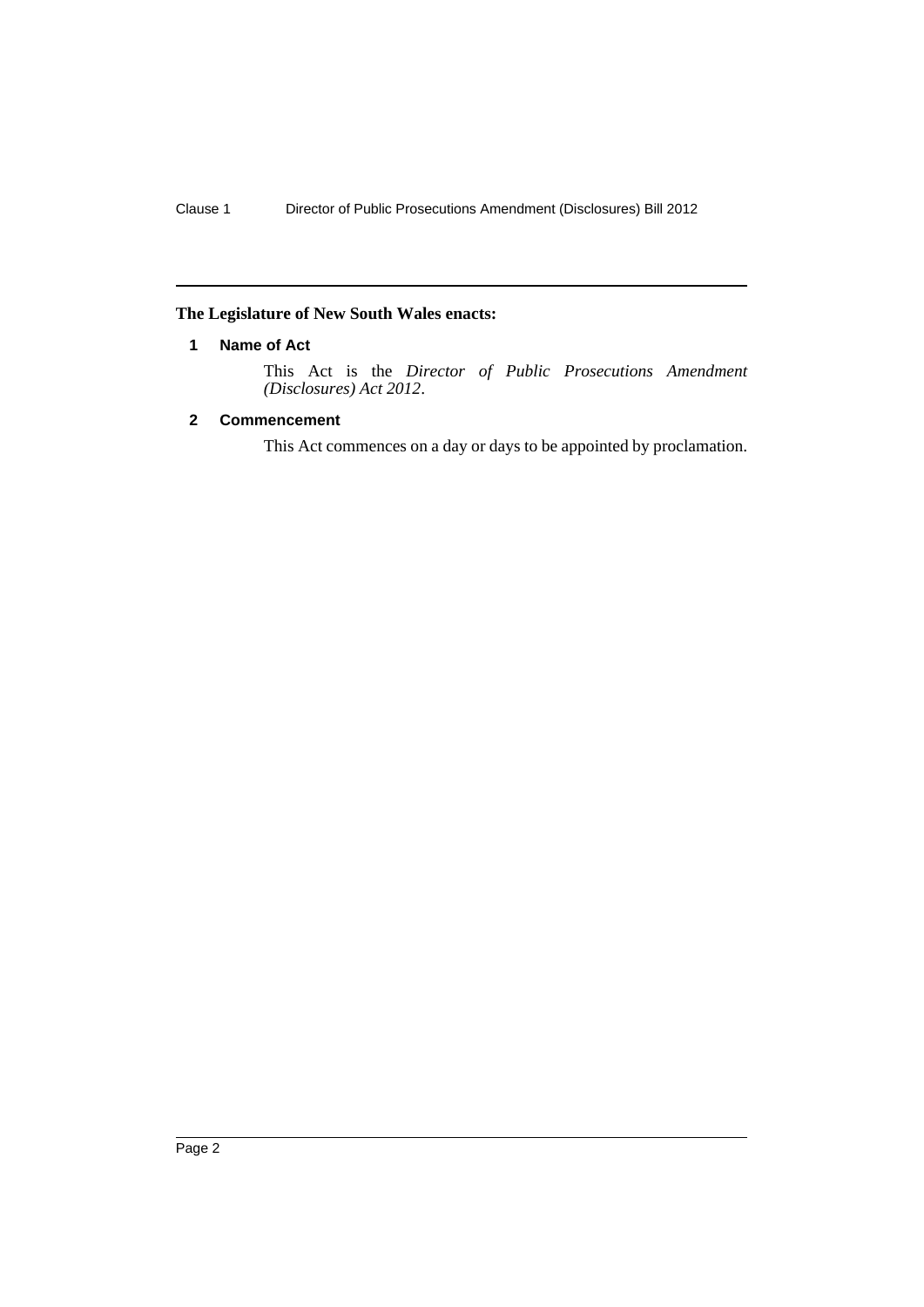Amendment of Director of Public Prosecutions Act 1986 No 207 Schedule 1

## <span id="page-4-0"></span>**Schedule 1 Amendment of Director of Public Prosecutions Act 1986 No 207**

#### **[1] Section 15A Disclosures by law enforcement officers**

Omit "Police officers" and "police officers" wherever occurring in section 15A (1), (3), (4) and (5).

Insert instead "Law enforcement officers" and "law enforcement officers", respectively.

#### **[2] Section 15A (1A)**

Insert after section 15A (1):

(1A) The duty of disclosure arises if the Director exercises any function under this Act with respect to the prosecution of the offence.

#### **[3] Section 15A (6)–(9)**

Omit section 15A (6) and (7). Insert instead:

- (6) The duty imposed by this section does not require law enforcement officers to provide to the Director any information, documents or other things that are the subject of a claim of privilege, public interest immunity or statutory immunity. The duty of a law enforcement officer in such a case is to inform the Director of:
	- (a) the existence of any information, document or other thing of that kind, and
	- (b) the nature of that information, document or other thing and the claim relating to it.
- (7) However, a law enforcement officer must provide to the Director any information, document or other thing the subject of a claim of privilege, public interest immunity or statutory immunity, if the Director requests it to be provided.
- (8) The duty imposed by this section does not require law enforcement officers to provide to the Director any information, document or other thing if to do so would contravene a statutory publication restriction. The duty of a law enforcement officer in such a case is to inform the Director of the following, but only to the extent not prohibited by the statutory publication restriction:
	- (a) the existence of any information, document or other thing of that kind,
	- (b) the nature of that information, document or other thing.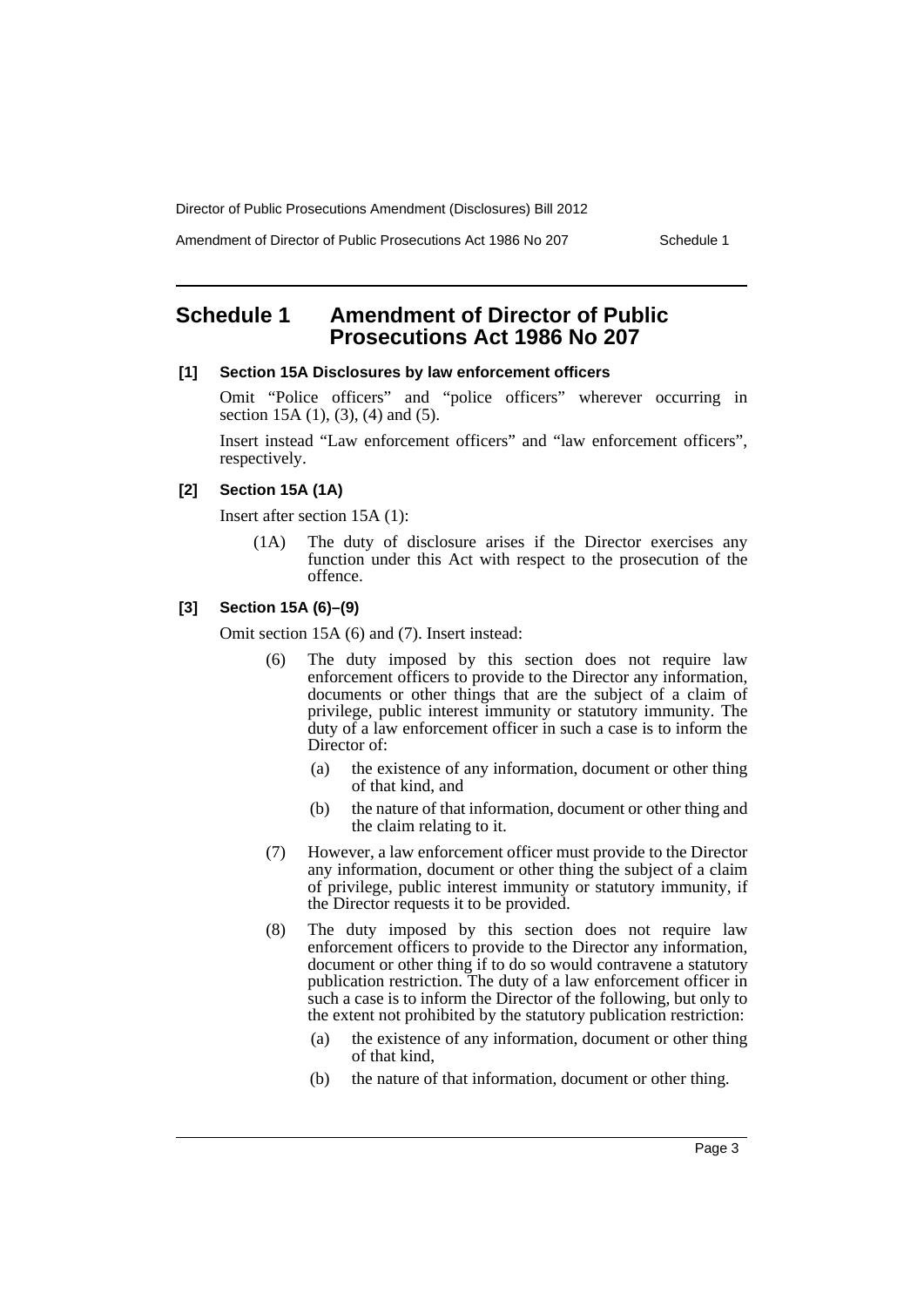Schedule 1 Amendment of Director of Public Prosecutions Act 1986 No 207

(9) In this section:

*law enforcement officer* means a police officer, or an officer of one of the following agencies, who is responsible for an investigation into a matter that involves the suspected commission of an alleged indictable offence:

- (a) the Police Integrity Commission,
- (b) the New South Wales Crime Commission,

(c) the Independent Commission Against Corruption.

*statutory publication restriction* means a prohibition or restriction on publication that is imposed by or under:

- (a) section 52 or 53 of the *Police Integrity Commission Act 1996*, or
- (b) section 45 of the *Crime Commission Act 2012*, or
- (c) section 112 of the *Independent Commission Against Corruption Act 1988*.

#### **[4] Section 36 Savings and transitional provisions**

Insert ", as so inserted," after "of section 15A (6)" in section 36 (11).

#### **[5] Section 36, note**

Insert after section 36 (11):

**Note.** For savings and transitional provisions relating to amendments made to this Act after 2011, see Schedule 2.

#### **[6] Section 37 Regulations**

Insert at the end of section 37 (3):

any Act that amends this Act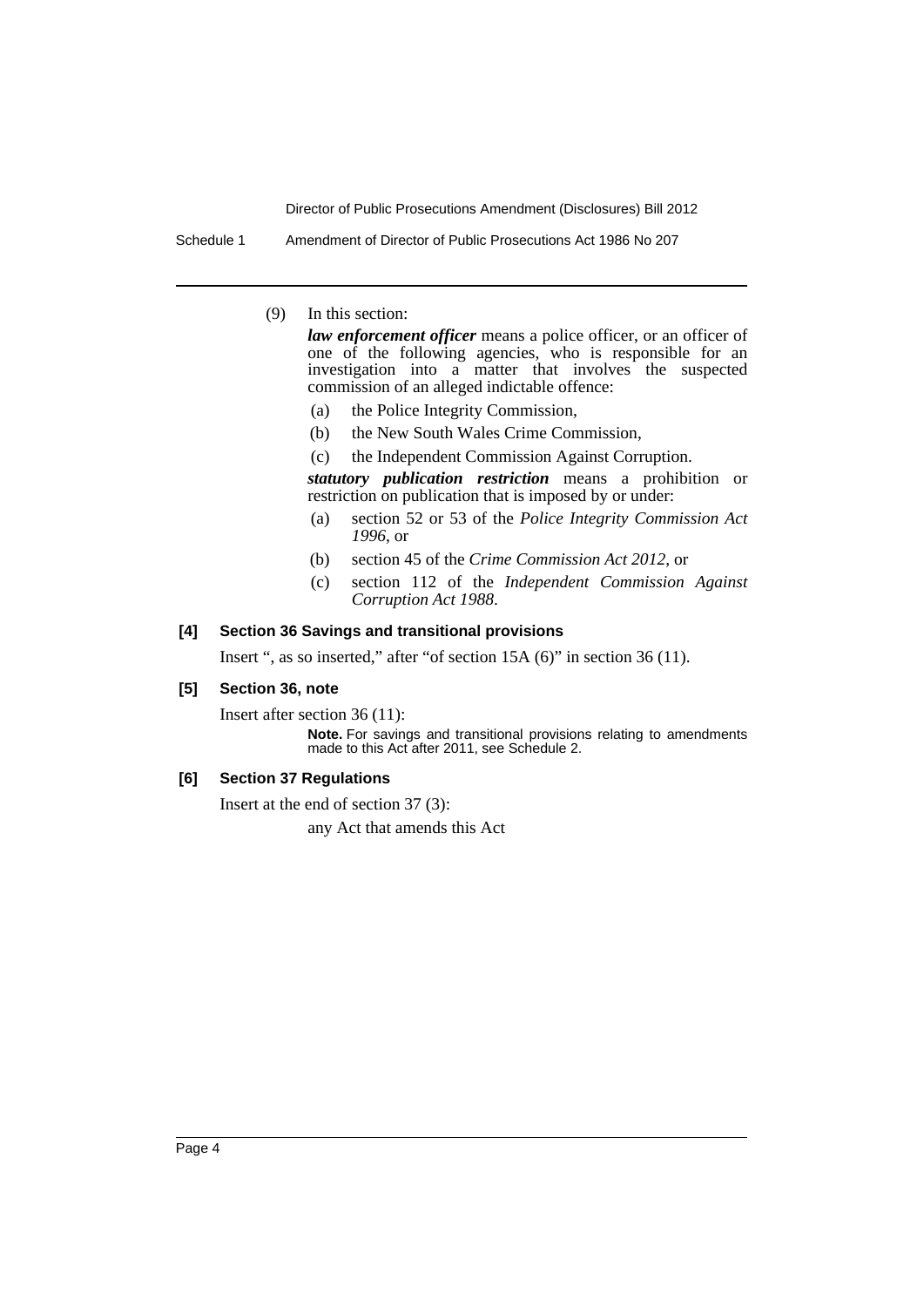Amendment of Director of Public Prosecutions Act 1986 No 207 Schedule 1

#### **[7] Schedule 2**

Insert after Schedule 1:

## **Schedule 2 Savings, transitional and other provisions**

## **Part 1 Provision consequent on Director of Public Prosecutions Amendment (Disclosures) Act 2012**

#### **1 Application of amendments**

An amendment made to section 15A or the *Director of Public Prosecutions Regulation 2010* by the *Director of Public Prosecutions Amendment (Disclosures) Act 2012* extends to an alleged indictable offence that a law enforcement officer investigated, or started to investigate, before the commencement of the amendment if the Director first exercises a function under this Act, in respect of the prosecution of the offence, after the commencement of the amendment.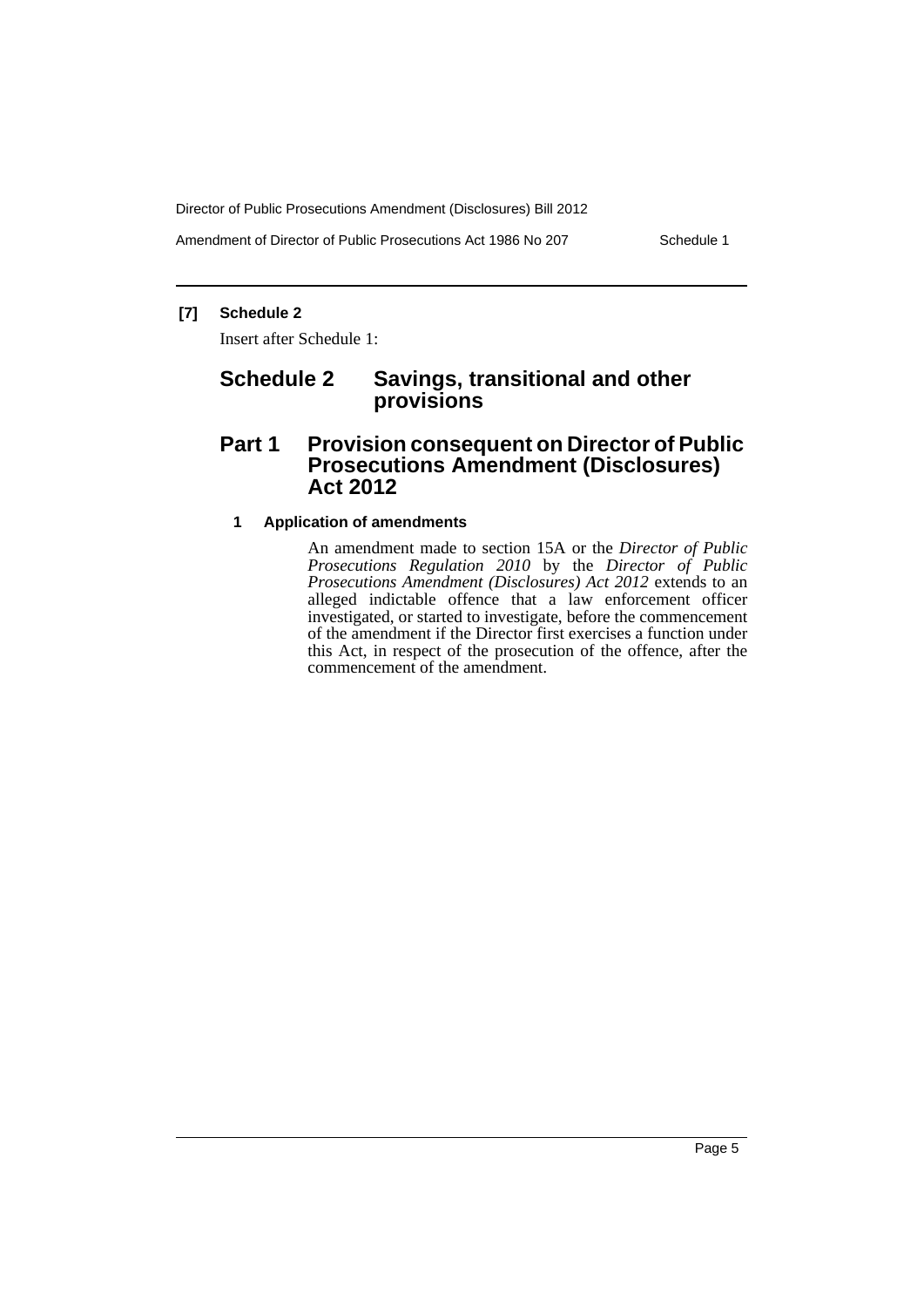Schedule 2 Amendment of Director of Public Prosecutions Regulation 2010

### <span id="page-7-0"></span>**Schedule 2 Amendment of Director of Public Prosecutions Regulation 2010**

#### **[1] Clause 5**

Omit the clause. Insert instead:

#### **5 Prescribed form for law enforcement officer disclosure**

For the purposes of section 15A of the Act, disclosures by a law enforcement officer to the Director must:

- (a) be in the form set out in Schedule 1, and
- (b) be completed, signed and dated by the law enforcement officer, and
- (c) be signed and dated by the relevant superior officer, being:
	- (i) in the case of a disclosure by a police officer—the police officer who holds the position of Brief Manager in the NSW Police Force, or
	- (ii) in the case of a disclosure by an officer of the New South Wales Crime Commission—the Commissioner or an Assistant Commissioner of the Commission, or
	- (iii) in the case of a disclosure by an officer of the Police Integrity Commission—the Commissioner or an Assistant Commissioner of the Commission, or
	- (iv) in the case of a disclosure by an officer of the Independent Commission Against Corruption—the Commissioner or an Assistant Commissioner of the Commission.

#### **[2] Schedule 1**

Omit the Schedule. Insert instead:

## **Schedule 1 Disclosure certificate (for prosecutions and advisings)**

(Clause 5)

(Director of Public Prosecutions Act 1986, section 15A) Matter of: Charge No(s) [*if applicable*]: For indictable offence(s) of: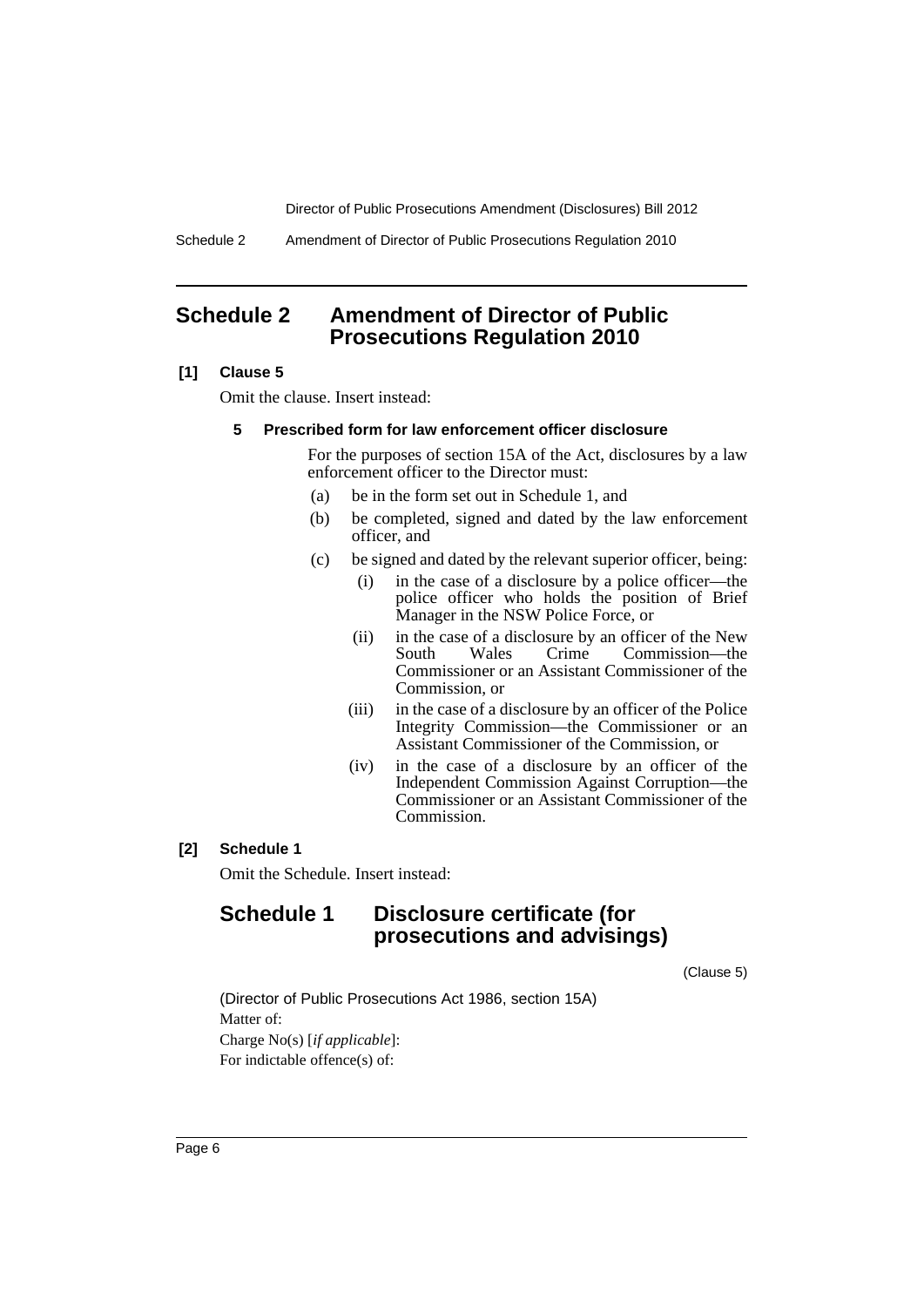Amendment of Director of Public Prosecutions Regulation 2010 Schedule 2

#### **Acknowledgement**

I am aware that as a law enforcement officer investigating an alleged indictable offence I have a duty, under section 15A of the *Director of Public Prosecutions Act 1986*, to disclose to the Director of Public Prosecutions (*the DPP*) all relevant material.

I understand *relevant material* to be all relevant information, documents or other things obtained during the investigation that might reasonably be expected to assist the case for the prosecution or the case for the accused person.

I am aware that my duty to disclose continues until the DPP decides that the accused person will not be prosecuted for the alleged offence(s), the accused person is found guilty or acquitted, or the prosecution is terminated.

I am aware that my duty to disclose as outlined above is subject to claims of privilege, public interest immunity or statutory immunity. I am aware that such claims are to be directed as follows:

- (a) for police officers—through my Commander to the General Manager, Court and Legal Services of the NSW Police Force,
- (b) for other law enforcement officers—through my manager to the Commissioner or an Assistant Commissioner of the agency of which I am an officer.

I am aware that the duty to disclose is also subject to any statutory publication restriction. A *statutory publication restriction* is a prohibition or restriction on publication imposed by or under section 52 or 53 of the *Police Integrity Commission Act 1996*, section 45 of the *Crime Commission Act 2012* or section 112 of the *Independent Commission Against Corruption Act 1988*.

#### **Certification**

I certify that the information I have given in Schedules 1, 2 and 3 is true, to the best of my knowledge and belief.

Schedule 1 relates to relevant material, not contained in the brief of evidence, that is the subject of a claim of privilege, public interest immunity or statutory immunity. I am aware that I am required to disclose to the DPP the existence and nature of all such material. I am aware that I must retain the material for as long as my duty to disclose exists and provide the material to the DPP on request.

Schedule 2 relates to relevant material, not contained in the brief of evidence, that is the subject of a statutory publication restriction. I am aware that I am required to disclose to the DPP the existence of any such material, and the nature of the material, but only to the extent not prohibited by the statutory publication restriction. I am aware that I must retain the material for as long as my duty to disclose exists.

Schedule 3 relates to relevant material, not contained in the brief of evidence, that is not the subject of a privilege or an immunity claim or a statutory publication restriction. Unless impracticable to do so, I have attached a copy of all such material to this certificate. If a copy of any such material has not been provided, I am aware that I must retain the material for as long as my duty to disclose exists and facilitate access to the material by the DPP.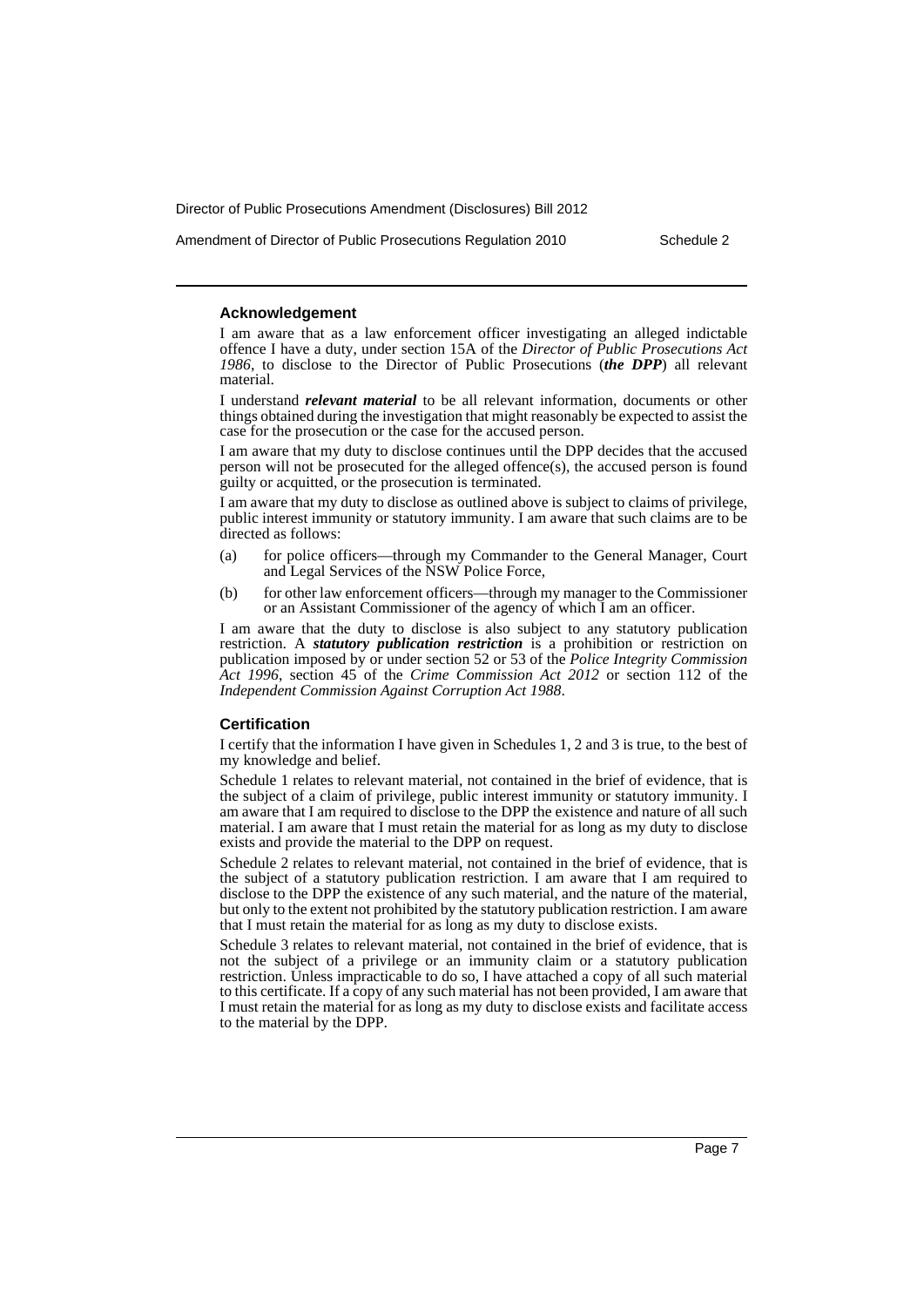Schedule 2 Amendment of Director of Public Prosecutions Regulation 2010

#### **Undertaking**

I undertake to advise the DPP in writing, as soon as practicable, if I become aware of any additional information, documents or other things that might reasonably be expected to assist the case for the prosecution or the case for the accused person. Signed [*officer responsible for investigation of case*]:

Date:

Name:

Rank [*if applicable*]:

#### **Received and noted by superior officer\***

Signed [*superior officer*]: Date:

Name:

Rank [*if applicable*]:

\*If the disclosing law enforcement officer is a police officer, this form should be signed by the Brief Manager of the NSW Police Force. If the disclosing law enforcement officer is an officer of the NSW Crime Commission, the Independent Commission Against Corruption or the Police Integrity Commission, this form should be signed by the Commissioner or an Assistant Commissioner of that agency.

#### **Schedule 1: relevant material that may be immune from disclosure**

| Certification*                                                                                                                                                                                                               | Yes | lΝo |
|------------------------------------------------------------------------------------------------------------------------------------------------------------------------------------------------------------------------------|-----|-----|
| There is relevant material, not contained in the brief of evidence,<br>that is the subject of a claim of privilege, public interest immunity<br>or statutory immunity. That material is described in this Schedule<br>below. |     |     |

| Description of item | <b>Privilege/immunity sought**</b> |  |
|---------------------|------------------------------------|--|
|                     |                                    |  |

#### **Schedule 2: relevant material that is the subject of a statutory publication restriction**

| Certification*                                                                                                                                                                                                                                                                                                                                                                                            |  | No |
|-----------------------------------------------------------------------------------------------------------------------------------------------------------------------------------------------------------------------------------------------------------------------------------------------------------------------------------------------------------------------------------------------------------|--|----|
| There is relevant material, not contained in the brief of evidence,<br>that is the subject of a statutory publication restriction and the<br>existence of which I can disclose without contravening the<br>statutory publication restriction. That material is described in this<br>Schedule below. [Describe the material only to the extent not<br>prohibited by the statutory publication restriction] |  |    |